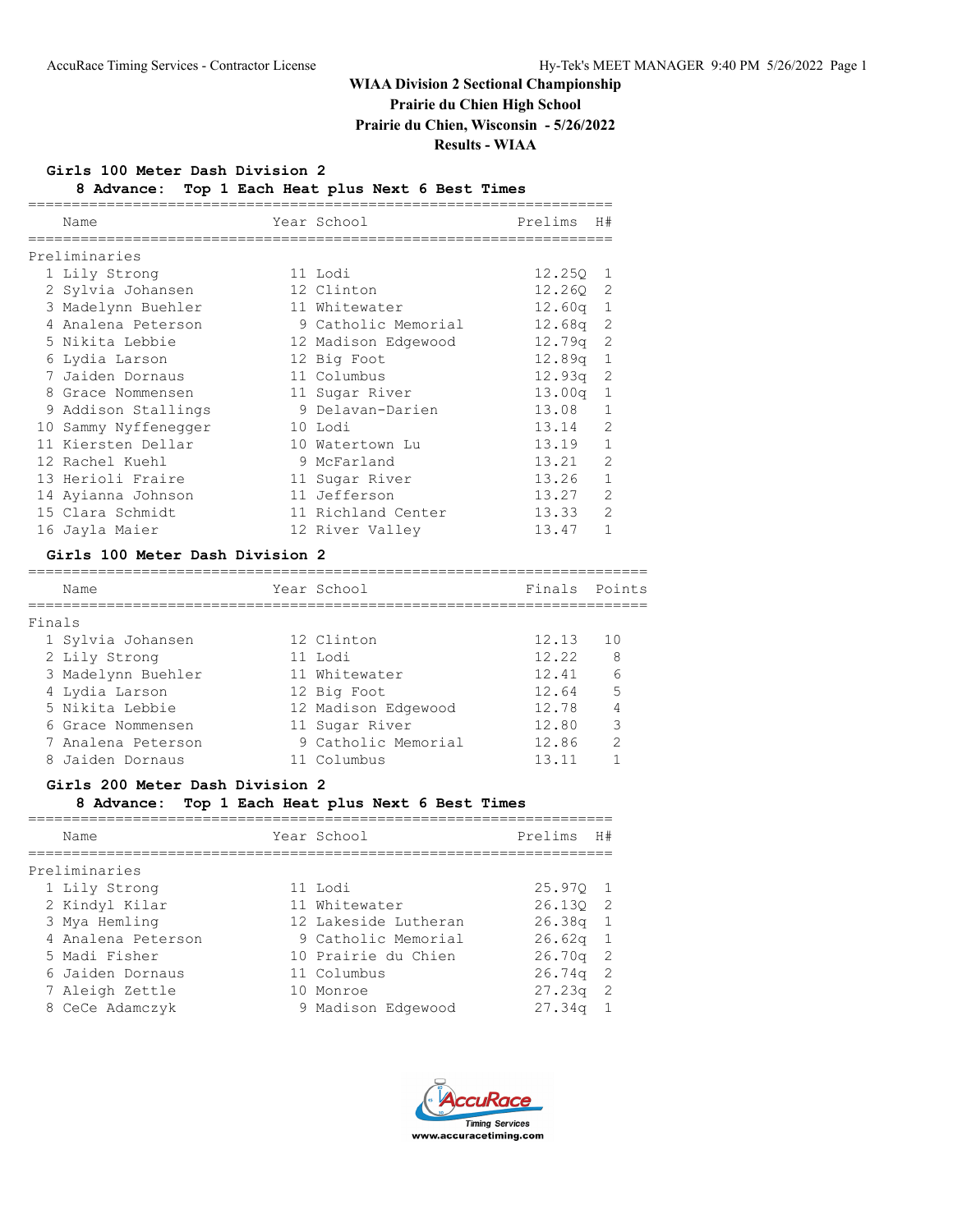# **Prairie du Chien High School**

**Prairie du Chien, Wisconsin - 5/26/2022**

# **Results - WIAA**

### **....Girls 200 Meter Dash Division 2**

| 9 Stella Arn        | 9 Brodhead/Juda     | 27.39 | $\overline{1}$ |
|---------------------|---------------------|-------|----------------|
| 10 Clara Schmidt    | 11 Richland Center  | 27.85 | - 2            |
| 11 Rachel Kaszubski | 12 Richland Center  | 27.86 | -2             |
| 12 Jayla Maier      | 12 River Valley     | 27.88 | $\overline{1}$ |
| 13 Elliana Pape     | 9 Big Foot          | 27.92 | 2              |
| 14 Izzi Jaeckle     | 10 Madison Edgewood | 28.02 | -1             |
| 15 Katelyn Krull    | 10 Lake Mills       | 28.19 | 2              |
| 16 Kylie Cornett    | 12 Edgerton         | 28.98 |                |

#### **Girls 200 Meter Dash Division 2**

=======================================================================

|        | Name               | Year School          | Finals Points |               |
|--------|--------------------|----------------------|---------------|---------------|
|        |                    |                      |               |               |
| Finals |                    |                      |               |               |
|        | 1 Lily Strong      | 11 Lodi              | 26.04         | 10            |
|        | 2 Kindyl Kilar     | 11 Whitewater        | 26.27         | 8             |
|        | 3 Mya Hemling      | 12 Lakeside Lutheran | 26.31         | 6             |
|        | 4 Jaiden Dornaus   | 11 Columbus          | 26.38         | 5             |
|        | 5 Analena Peterson | 9 Catholic Memorial  | 26.59         | 4             |
|        | 6 Aleigh Zettle    | 10 Monroe            | 27.60         | 3             |
|        | 7 CeCe Adamczyk    | 9 Madison Edgewood   | 28.38         | $\mathcal{D}$ |

#### **Girls 400 Meter Dash Division 2**

| Name                   | Year School        | Finals  |                | H# Points      |
|------------------------|--------------------|---------|----------------|----------------|
| 1 Hailey Anchor        | 12 Wisconsin Dells | 59.23   | 2              | 10             |
| 2 Beverly Harper       | 12 Richland Center | 59.52   | $\mathfrak{L}$ | 8              |
| 3 Kiersten Dellar      | 10 Watertown Lu    | 1:00.23 | $\overline{2}$ | 6              |
| 4 Blair Watters        | 12 Dodgeville/M    | 1:00.67 | $\overline{2}$ | 5              |
| 5 Ella Puls            | 12 Lodi            | 1:00.81 | $\mathcal{L}$  | 4              |
| 6 Maya Pearcy          | 11 Columbus        | 1:01.29 | $\mathcal{L}$  | $\mathcal{E}$  |
| 7 Sophia Rondeau       | 11 East Troy       | 1:01.67 | $\mathcal{L}$  | $\mathfrak{D}$ |
| 8 Tannah Radloff       | 9 Prairie du Chien | 1:02.76 | $\mathcal{L}$  |                |
| 9 Bre Lambert          | 12 Monroe          | 1:03.25 | 1              |                |
| 10 Jer'Novia Hermanson | 9 Evansville       | 1:03.81 |                |                |
| 11 Emma Riedl          | 11 Jefferson       | 1:05.21 |                |                |
| 12 Jenna Hosey         | 11 Lake Mills      | 1:06.21 |                |                |
| 13 Elizabeth Leikness  | 9 Edgerton         | 1:07.68 |                |                |
| 14 Grace Villarreal    | 11 Whitewater      | 1:07.88 |                |                |
| 15 Calli Grosinske     | 9 Whitewater       | 1:08.09 |                |                |
|                        |                    |         |                |                |

# **Girls 800 Meter Run Division 2**

| Name             | Year School        | Finals H# Points |               |                 |
|------------------|--------------------|------------------|---------------|-----------------|
| 1 Beverly Harper | 12 Richland Center | $2:23.64$ 2 10   |               |                 |
| 2 Hailey Anchor  | 12 Wisconsin Dells | 2:24.94          | $\mathcal{D}$ | - 8             |
| 3 Maya Pearcy    | 11 Columbus        | 2:24.98          |               | $2\overline{6}$ |

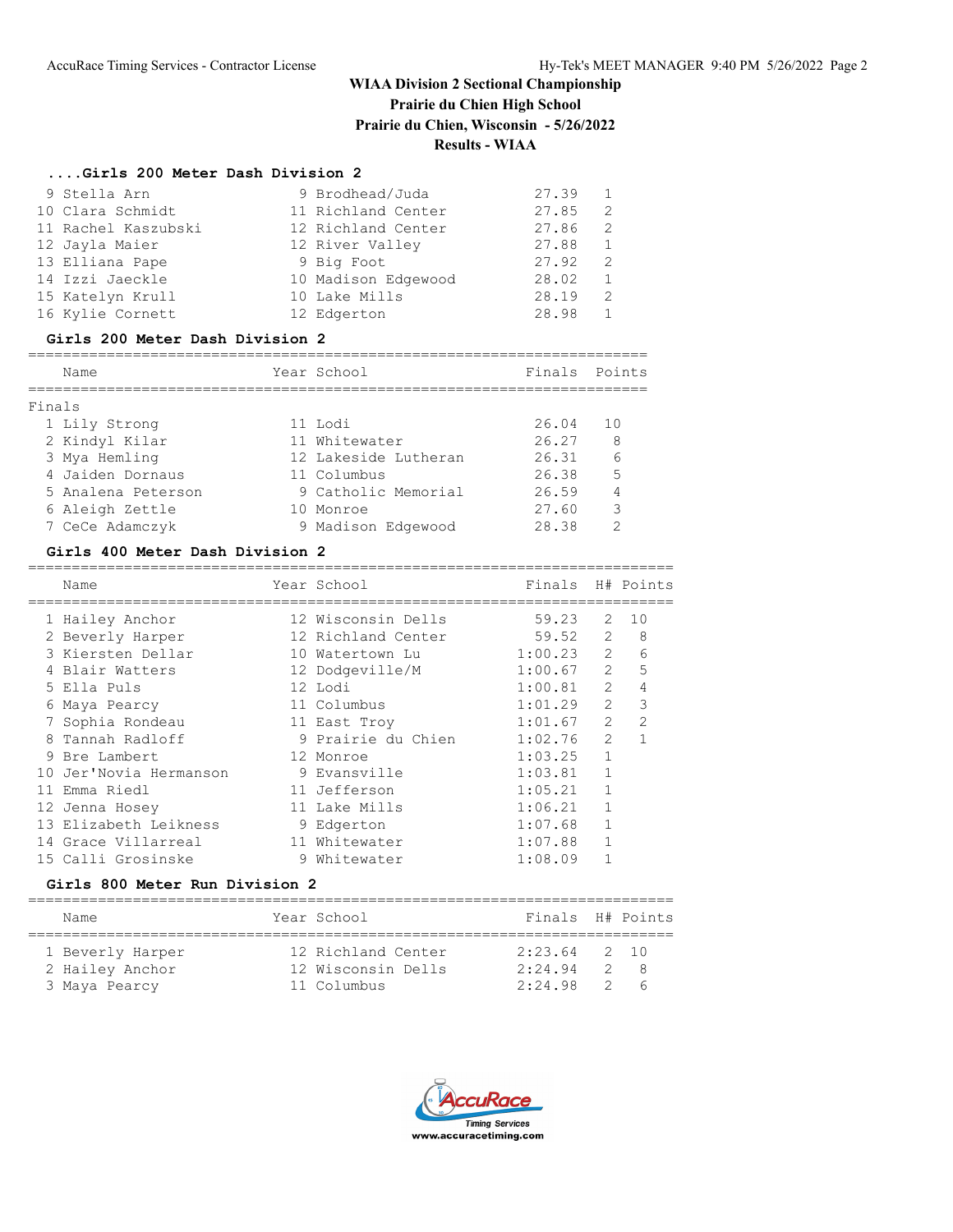# **Prairie du Chien High School**

**Prairie du Chien, Wisconsin - 5/26/2022**

## **Results - WIAA**

## **....Girls 800 Meter Run Division 2**

| 4 Annie Robinson    | 9 Dodgeville/M       | 2:25.03 | 2              | 5 |
|---------------------|----------------------|---------|----------------|---|
| 5 Grace Bisswurm    | 12 Catholic Memorial | 2:25.48 | $\overline{2}$ | 4 |
| 6 Kalena Riemer     | 10 Brodhead/Juda     | 2:28.82 |                | 3 |
| 7 Ellie Backus      | 10 Watertown Lu      | 2:32.11 | 2              | 2 |
| 8 Mazie Paradis     | 9 Sugar River        | 2:33.38 | 2              |   |
| 9 Hailey Foster     | 11 Lake Country      | 2:33.43 | $\mathbf{1}$   |   |
| 10 Lydia Seifarth   | 11 Beloit Turner     | 2:33.57 | $\mathbf{1}$   |   |
| 11 Josie Yurs       | 10 Platteville       | 2:37.08 | $\mathbf{1}$   |   |
| 12 Piper Johnson    | 9 Poynette           | 2:37.65 | $\mathbf{1}$   |   |
| 13 Tessa Ketelhut   | 11 Wisconsin Dells   | 2:38.91 | $\mathbf{1}$   |   |
| 14 Riley Pluess     | 12 East Troy         | 2:43.63 |                |   |
| 15 Emma Henningfeld | 11 East Troy         | 2:43.69 |                |   |

## **Girls 1600 Meter Run Division 2**

| Name                | Year School          | Finals  | Points         |
|---------------------|----------------------|---------|----------------|
| 1 Ellie Robinson    | 9 Dodgeville/M       | 5:25.35 | 10             |
| 2 Annie Robinson    | 9 Dodgeville/M       | 5:25.96 | 8              |
| 3 Lydia Seifarth    | 11 Beloit Turner     | 5:28.12 | 6              |
| 4 Izzy Bloom        | 9 Madison Edgewood   | 5:28.29 | 5              |
| 5 Norah Lee         | 12 Lodi              | 5:28.38 | $\overline{4}$ |
| 6 Jemma Habben      | 10 Watertown Lu      | 5:37.27 | 3              |
| 7 Samantha Herrling | 11 Wisconsin He      | 5:39.11 | $\mathcal{P}$  |
| 8 Paige Damman      | 10 Clinton           | 5:39.87 |                |
| 9 Piper Johnson     | 9 Poynette           | 5:40.43 |                |
| 10 Lexi Weinbrenner | 9 Jefferson          | 5:46.32 |                |
| 11 Bobbi Ducharme   | 10 River Valley      | 5:46.78 |                |
| 12 Alora Spiegel    | 10 Sugar River       | 5:48.95 |                |
| 13 Kasey Ghali      | 9 Catholic Memorial  | 5:51.37 |                |
| 14 Amelia Povich    | 10 Lakeside Lutheran | 5:58.56 |                |
|                     |                      |         |                |

### **Girls 3200 Meter Run Division 2**

| Name                 | Year School         | Finals Points |                |
|----------------------|---------------------|---------------|----------------|
| 1 Ellie Robinson     | 9 Dodgeville/M      | 11:39.35      | 10             |
| 2 Norah Lee          | 12 Lodi             | 11:58.41      | 8              |
| 3 Emma Rooney        | 11 Platteville      | 11:59.29      | 6              |
| 4 Rosemary Gallagher | 10 Evansville       | 12:08.76      | 5              |
| 5 Jessi Salimes      | 11 Edgerton         | 12:14.41      | $\overline{4}$ |
| 6 Julia Thompson     | 11 Dodgeville/M     | 12:20.08      | 3              |
| 7 Emma Maly          | 12 Clinton          | 12:34.92      | $\overline{2}$ |
| 8 Bobbi Ducharme     | 10 River Valley     | 12:43.41      | 1              |
| 9 Denali Huebner     | 11 Westby           | 12:43.62      |                |
| 10 Sarah Felsing     | 10 Watertown Lu     | 12:53.66      |                |
| 11 Alaina Sorg       | 9 Delavan-Darien    | 12:59.74      |                |
| 12 Felicia Ritzke    | 11 Poynette         | 13:12.17      |                |
| 13 Lili Ryan         | 9 Catholic Memorial | 13:28.50      |                |

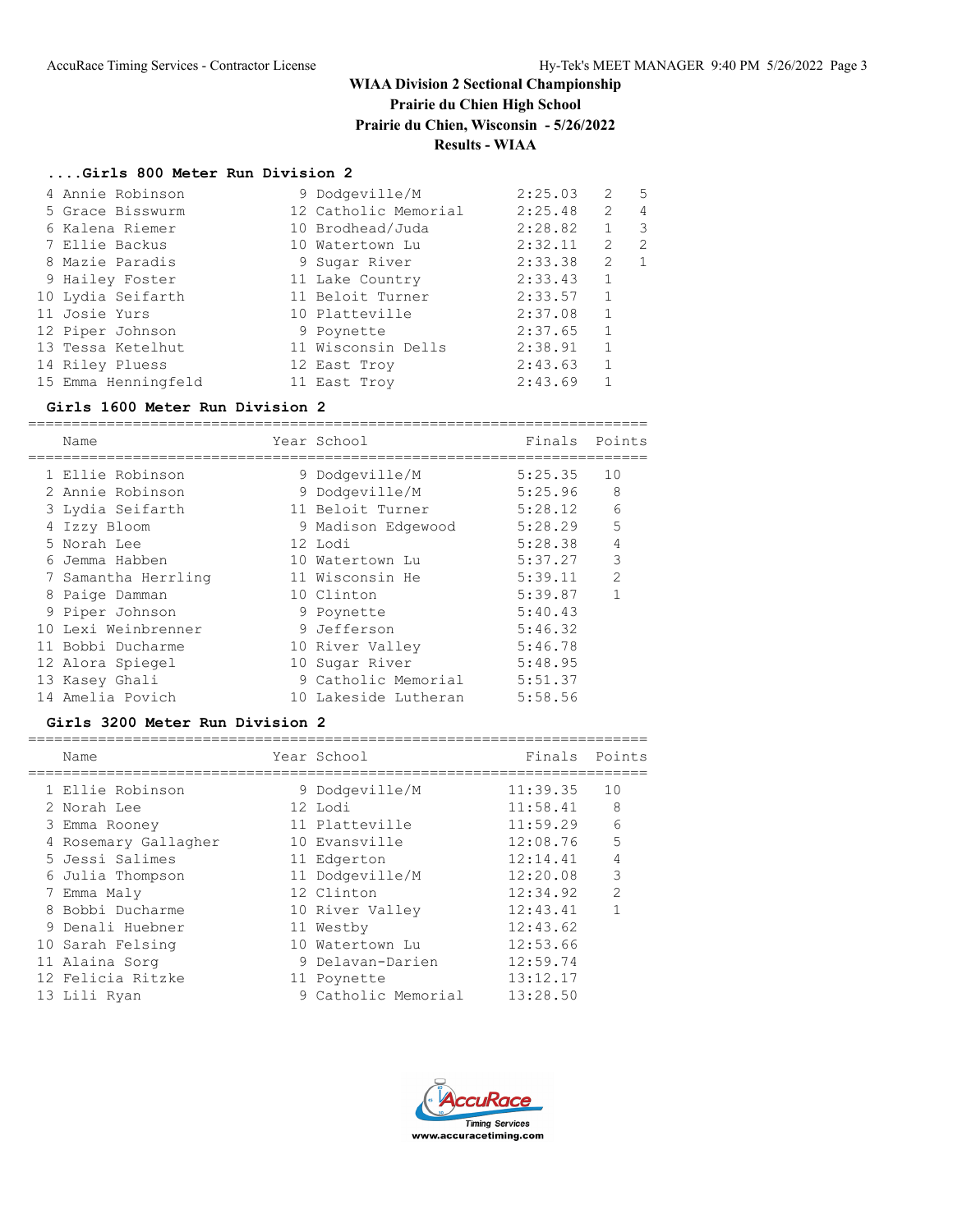# **Prairie du Chien High School**

**Prairie du Chien, Wisconsin - 5/26/2022**

## **Results - WIAA**

## **....Girls 3200 Meter Run Division 2**

| 14 Jocelyn Ramirez | 11 Jefferson    | 13:32.15 |
|--------------------|-----------------|----------|
| 15 Alexis Veenhuis | 10 Watertown Lu | 14:03.61 |
| 16 Madi Brown      | 9 Brodhead/Juda | 14:15.93 |

## **Girls 100 Meter Hurdles Division 2**

## **8 Advance: Top 1 Each Heat plus Next 6 Best Times**

| Name                     | Year School          | Prelims         | H#             |  |
|--------------------------|----------------------|-----------------|----------------|--|
| Preliminaries            |                      |                 |                |  |
| 1 Amber Grosse           | 12 Madison Edgewood  | 15.820 2        |                |  |
| 2 Alexis Yaucher         | 12 Madison Edgewood  | 15.830 1        |                |  |
| 3 Alisia Schwark         | 12 Wisconsin Dells   | $15.85q$ 1      |                |  |
| 4 Alexandra Atwell       | 11 Sugar River       | $16.19q$ 2      |                |  |
| 5 Olivia Heyroth         | 9 Lodi               | 16.30q 2 16.294 |                |  |
| 6 Addison Yates          | 10 Brodhead/Juda     | 16.30q 2 16.299 |                |  |
| 7 Madison Wilson         | 12 Wisconsin Dells   | $16.36q$ 1      |                |  |
| 8 Julia Ackley           | 9 McFarland          | $16.64q$ 1      |                |  |
| 9 Grace Kahl             | 11 Columbus          | 17.24           | $\mathbf{1}$   |  |
| 10 Addison Reimer        | 11 Lake Country      | 17.36           | 2              |  |
| 11 Elida Nerothin        | 10 Lakeside Lutheran | 17.82           | $\mathbf{1}$   |  |
| 12 Cianna Vendrell-Nolen | 10 Edgerton          | 17.94           | $\mathbf{1}$   |  |
| 13 Janelle Simonis       | 11 Delavan-Darien    | 18.15           | 1              |  |
| 14 Aubrey Thom           | 9 Mayville           | 18.37           | $\mathfrak{D}$ |  |

#### **Girls 100 Meter Hurdles Division 2**

| Name               |  | Year School         | Finals Points |               |  |  |  |  |  |
|--------------------|--|---------------------|---------------|---------------|--|--|--|--|--|
| Finals             |  |                     |               |               |  |  |  |  |  |
| 1 Amber Grosse     |  | 12 Madison Edgewood | 15.60         | 10            |  |  |  |  |  |
| 2 Alexis Yaucher   |  | 12 Madison Edgewood | 15.74         | - 8           |  |  |  |  |  |
| 3 Alexandra Atwell |  | 11 Sugar River      | 15.95         | $\epsilon$    |  |  |  |  |  |
| 4 Addison Yates    |  | 10 Brodhead/Juda    | 15.98         | 5             |  |  |  |  |  |
| 5 Julia Ackley     |  | 9 McFarland         | 16.13         | 4             |  |  |  |  |  |
| 6 Olivia Heyroth   |  | 9 Lodi              | 16.55         | 3             |  |  |  |  |  |
| 7 Alisia Schwark   |  | 12 Wisconsin Dells  | 16.91         | $\mathcal{L}$ |  |  |  |  |  |
| 8 Madison Wilson   |  | 12 Wisconsin Dells  | 17.04         |               |  |  |  |  |  |
|                    |  |                     |               |               |  |  |  |  |  |

### **Girls 300 Meter Hurdles Division 2**

| Name                | Year School         | Finals H# Points |               |       |
|---------------------|---------------------|------------------|---------------|-------|
| 1 Amber Grosse      | 12 Madison Edgewood | 46.99            |               | 2, 10 |
| 2 Ketura Goomey     | 10 Platteville      | 47.78            | $\mathcal{L}$ | - 8   |
| 3 Gillian Koning    | 10 Madison Edgewood | 47.91            | $\mathcal{P}$ | 6     |
| 4 Meghan Nelson     | 11 Westby           | 48.17            | 2             | 5     |
| 5 Addison Stallings | 9 Delavan-Darien    | 49.14            | $\mathcal{P}$ | 4     |
| 6 Lilly Innes       | 12 McFarland        | 49.18            | 2             |       |
|                     |                     |                  |               |       |

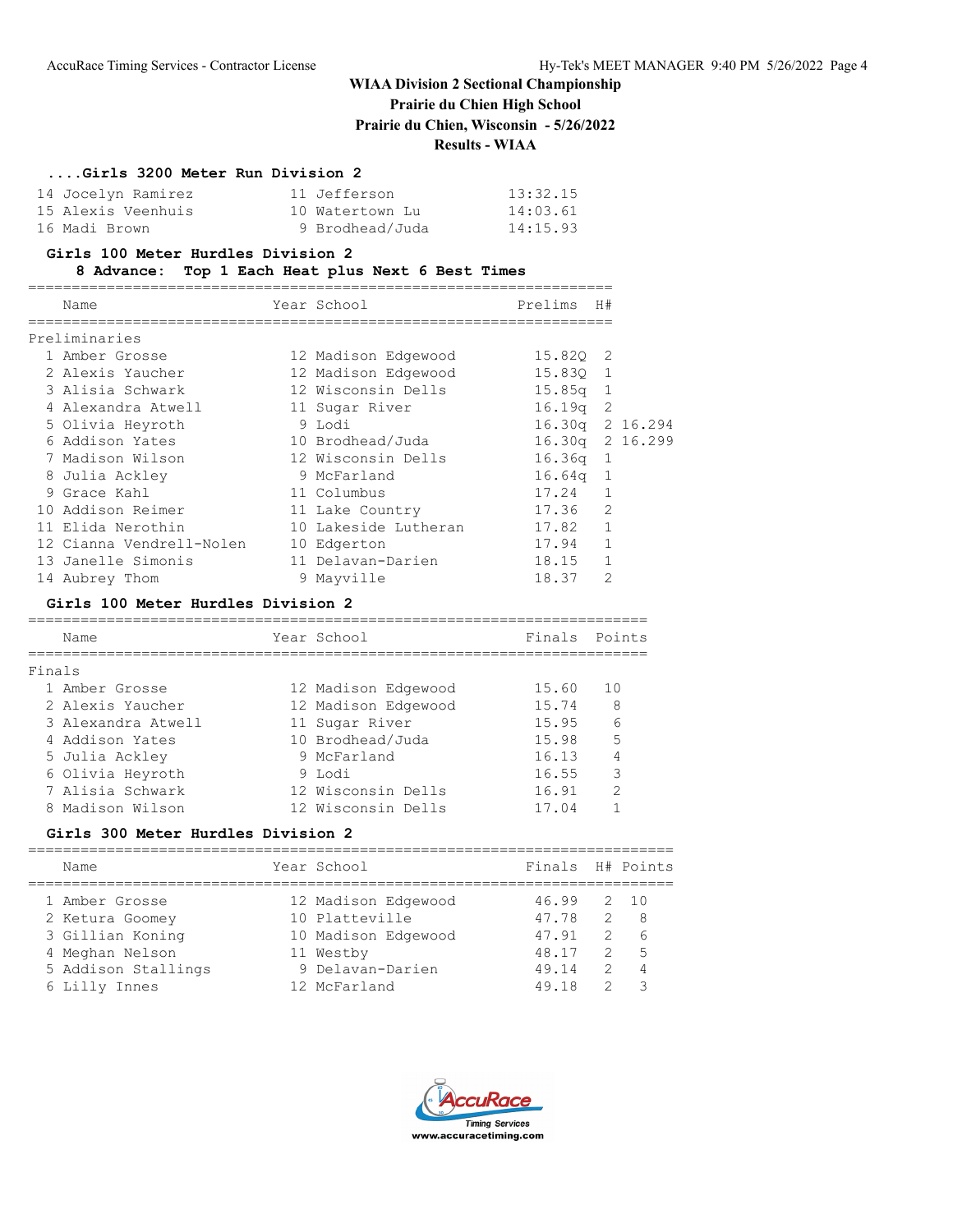# **Prairie du Chien High School**

**Prairie du Chien, Wisconsin - 5/26/2022**

## **Results - WIAA**

# **....Girls 300 Meter Hurdles Division 2**

| 7 Olivia Heyroth     | 9 Lodi             | 51.00 | $\mathbf{1}$ |  |
|----------------------|--------------------|-------|--------------|--|
| 8 Grace Kahl         | 11 Columbus        | 51.91 | 2            |  |
| 9 Madison Wilson     | 12 Wisconsin Dells | 52.26 | 2            |  |
| 10 Addison Reimer    | 11 Lake Country    | 53.02 | $\mathbf{1}$ |  |
| 11 Grace Anderson    | 9 Columbus         | 53.03 | 1            |  |
| 12 Brenda Berg       | 12 Westby          | 54.26 |              |  |
| 13 Mary Backus       | 9 Watertown Lu     | 55.22 |              |  |
| 14 Abbey Hildebrandt | 10 Big Foot        | 56.67 |              |  |
| 15 Carley Boudreau   | 9 Whitewater       | 57.26 |              |  |

#### **Girls 4x100 Meter Relay Division 2**

==========================================================================

| School<br>============     | Finals                   |                | H# Points    |
|----------------------------|--------------------------|----------------|--------------|
| 1 Sugar River              | 50.58                    | 2              | 10           |
| 1) Ava Foley 12            | 2) Alexandra Atwell 11   |                |              |
| 3) Grace Nommensen 11      | 4) Herioli Fraire 11     |                |              |
| 2 Whitewater               | 50.95                    | $\overline{2}$ | 8            |
| 1) Olive Coburn 12         | 2) Madelynn Buehler 11   |                |              |
| 3) Emma Weigel 11          | 4) Kindyl Kilar 11       |                |              |
| 3 Madison Edgewood         | 51.35                    | $\overline{2}$ | 6            |
| 1) CeCe Adamczyk 9         | 2) Claudia Bloodsaw 10   |                |              |
| 3) Nikita Lebbie 12        | 4) Brookelle Ternus 12   |                |              |
| 4 Prairie du Chien         | 51.56                    | 2              | 5            |
| 1) Kori Jaynes 12          | 2) Madi Fisher 10        |                |              |
| 3) Emma Wall 9             | 4) Taia Dressler 9       |                |              |
| 5 Big Foot                 | 52.69                    | 2              | 4            |
| 1) Lydia Larson 12         | 2) Alyssa Marsh 12       |                |              |
| 3) Elliana Pape 9          | 4) Leeza Patterson 11    |                |              |
| 6 Dodgeville/Mineral Point | 52.76                    | 2              | 3            |
| 1) Olivia Wilson 9         | 2) Ashlie Baumgartner 12 |                |              |
| 3) Belle Watters 10        | 4) Blair Watters 12      |                |              |
| 7 Catholic Memorial        | 53.06                    | 2              | 2            |
| 1) Sophia Kramer 11        | 2) Arianne Ebel 9        |                |              |
| 3) Caroline Wayer 12       | 4) Mallory Eberhardt 12  |                |              |
| 8 Columbus                 | 54.60                    | 1              | $\mathbf{1}$ |
| 1) Ashley Davidson 11      | 2) Mikenna Boettcher 11  |                |              |
| 3) Evelin Cayetano-Perez 9 | 4) Sofia Campbell 10     |                |              |
| 9 Viroqua                  | 54.66                    | $\mathbf{1}$   |              |
| 1) Jessica Anderson 12     | 2) Lexi Christianson 12  |                |              |
| 3) Aaliyah Fox 11          | 4) Linnea Peterson 11    |                |              |
| 10 Wisconsin Dells         | 54.93                    | $\mathbf{1}$   |              |
| 1) Olga Hernandez 11       | 2) Alisia Schwark 12     |                |              |
| 3) Michelle Marquard 10    | 4) Alexi Walker 11       |                |              |
| 11 Lake Country Lutheran   | 54.94                    | $\mathbf{1}$   |              |
| 1) Elsa Ravaris 12         | 2) Sarah Stippich 9      |                |              |
| 3) Katie Brazgel 10        | 4) Helina Menzel 11      |                |              |
| 12 Westby                  | 55.24                    | $\mathbf{1}$   |              |
| 1) Hannah Pedretti 12      | 2) Ali Fortun 9          |                |              |

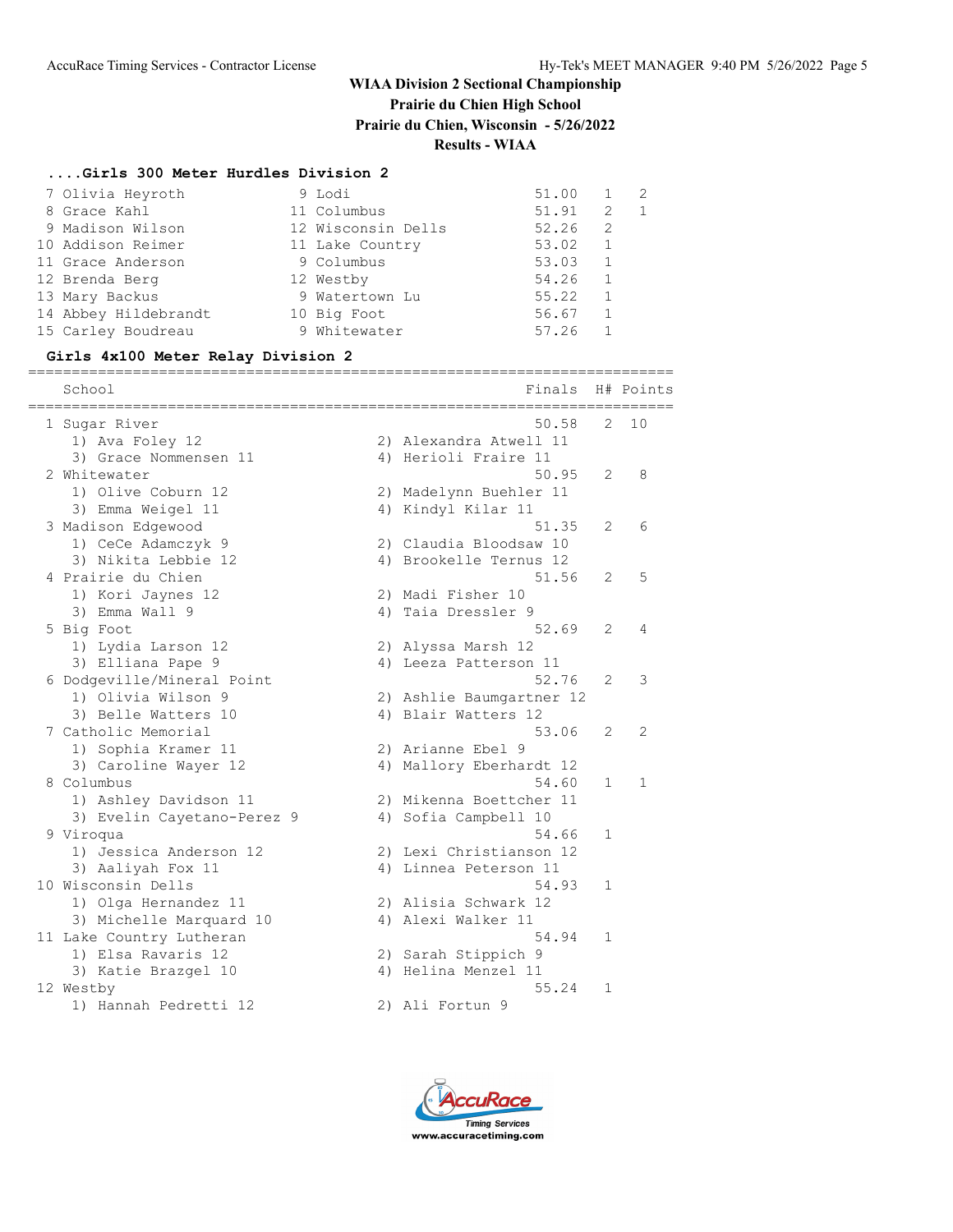**Prairie du Chien High School**

**Prairie du Chien, Wisconsin - 5/26/2022**

# **Results - WIAA**

#### **....Girls 4x100 Meter Relay Division 2**

| 3) Gina Klum 10       | 4) Montana Lindahl 11    |
|-----------------------|--------------------------|
| 13 Lakeside Lutheran  | 55.46 1                  |
| 1) Carly Paske 12     | 2) Madelyn Vanderhoof 11 |
| 3) Claire Heinrich 10 | 4) Wedmerline Schulz 10  |
| 14 East Troy          | 56.49 1                  |
| 1) Olivia Nixon 10    | 2) Katie Metcalf 11      |
| 3) Olivia Fitch 12    | 4) Riley Fitch 10        |
| 15 Clinton            | 57.65 1                  |
| 1) Ella Logterman 9   | 2) Mallory Shinkus 10    |
| 3) Carly Beals 10     | 4) Taylor Beaudin 12     |

### **Girls 4x200 Meter Relay Division 2**

========================================================================== School **Finals** H# Points ========================================================================== 1 Madison Edgewood 1:46.83 2 10 1) Amber Grosse 12 2) Nikita Lebbie 12 3) Brookelle Ternus 12 (4) Gillian Koning 10 2 Whitewater 1:47.46 2 8 1) Madelynn Buehler 11 2) Emma Weigel 11 3) Olive Coburn 12 4) Kindyl Kilar 11 3 Sugar River 1:48.19 2 6 1) Ava Foley 12 2) Grace Nommensen 11 3) Alexandra Atwell 11 (4) Herioli Fraire 11 4 Monroe 1:48.70 2 5 1) Taylor Jacobson 11 2) Lauren Coppes 11 3) Brenna Aebly 11 (4) Aleigh Zettle 10 5 Brodhead/Juda 1:49.96 2 4 1) Stella Arn 9 2) Ellie Yates 12 3) Addison Yates 10 4) Jada Burkhalter 12 6 Lakeside Lutheran 1:50.69 2 3 1) Carly Paske 12 2) Madelyn Vanderhoof 11 3) Cecelia Krahn 9 4) Mya Hemling 12 7 Lake Country Lutheran 1:53.02 1 2 1) Elsa Ravaris 12 2) Sarah Stippich 9 3) Brooklynn Ferrill 10 4) Helina Menzel 11 8 McFarland 1:53.21 1 1 1) Riley Bickelhaupt 9 2) Chloerissa Johnson 10 3) Chloe Goecks 12 4) Rachel Kuehl 9 9 Big Foot 1:53.39 2 1) Lydia Larson 12 2) Alyssa Marsh 12 3) Elliana Pape 9 4) Leeza Patterson 11 10 Richland Center 1:53.70 1 1) Rachel Kaszubski 12 2) Soleil Ewing 9 3) Emma Hady 10 4) Clara Schmidt 11 11 East Troy 1:55.16 1 1) Jillian Pergande 10 2) Amya Pluess 9 3) Megan Greenlees 11 4) Riley Fitch 10 12 Lodi 1:57.32 1

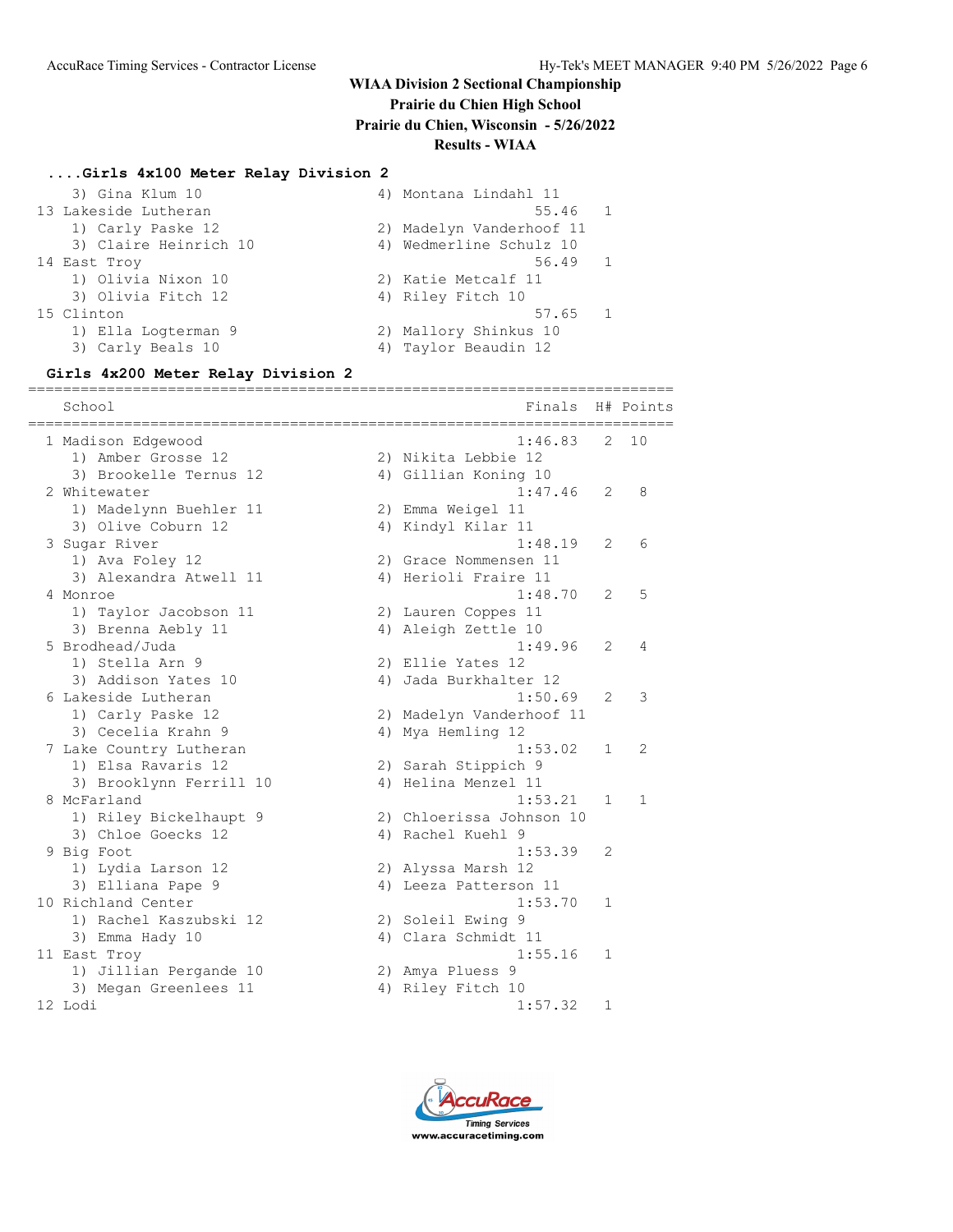## **Prairie du Chien High School**

**Prairie du Chien, Wisconsin - 5/26/2022**

#### **Results - WIAA**

#### **....Girls 4x200 Meter Relay Division 2**

|             | 1) Emma Glaser 11       | 2) Natalie Kelley 9     |              |
|-------------|-------------------------|-------------------------|--------------|
|             | 3) Lexi Meek 11         | 4) Ella Puls 12         |              |
| 13 Columbus |                         | 1:57.38                 | $\mathbf{1}$ |
|             | 1) Ashley Davidson 11   | 2) Mikenna Boettcher 11 |              |
|             | 3) Grace Anderson 9     | 4) Sofia Campbell 10    |              |
| 14 Westby   |                         | 2:00.32 1               |              |
|             | 1) Eliza Doval 9        | 2) Grace Bailey 9       |              |
|             | 3) Courtney Johnson 9   | 4) Gina Klum 10         |              |
| 15 Viroqua  |                         | 2:01.11                 | $\mathbf{1}$ |
|             | 1) Aaliyah Fox 11       | 2) Hailey Dregne 10     |              |
|             | 3) Reid Brown 9         | 4) Hannah Skrede 9      |              |
|             | -- Catholic Memorial    | DO.                     | 2            |
|             | 1) Mallory Eberhardt 12 | 2) Arianne Ebel 9       |              |
|             | 3) Caroline Wayer 12    | 4) Grace Bisswurm 12    |              |

==========================================================================

#### **Girls 4x400 Meter Relay Division 2**

School **Finals** H# Points ========================================================================== 1 Prairie du Chien 4:13.31 2 10 1) Tannah Radloff 9 2) Madi Fisher 10 3) Shayla Straka 11 4) Teagan Radloff 11 2 East Troy 4:15.34 2 8 1) Sophia Rondeau 11 2) Jillian Pergande 10 3) Riley Pluess 12 4) Emma Henningfeld 11 3 Watertown Luther Prep 1992 12:00 12:15.60 2 6 1) Ellie Backus 10 2) Calliope Horn 9 3) C Pim 9 20 4) Kiersten Dellar 10 4 Monroe 4:16.13 2 5 1) Elery Bazley 12 2) Aleigh Zettle 10 3) Lauren Coppes 11 (4) Bre Lambert 12 5 Madison Edgewood 4:16.88 2 4 1) Izzi Jaeckle 10 2) Katie McClure 9 3) Erin Schauer 9 4) Brookelle Ternus 12 6 Columbus 4:18.98 2 3 1) Jaiden Dornaus 11 12) Grace Kahl 11 3) Sofia Campbell 10 4) Maya Pearcy 11 7 Lake Country Lutheran 4:19.01 1 2 1) Elsa Ravaris 12 2) Hailey Foster 11 3) Sarah Stippich 9 4) Brooklynn Ferrill 10 8 Wisconsin Dells 4:21.46 2 1 1) Alisia Schwark 12 2) Tessa Ketelhut 11 3) Alexi Walker 11 4) Hailey Anchor 12 9 McFarland 1:24.95 1 1) Lilly Innes 12 2) Sofia Alf 11 3) Kendra Mueller 9 4) Chloerissa Johnson 10 10 Brodhead/Juda 4:26.51 1 1) Stella Arn 9 2) Jada Burkhalter 12 3) Ellie Yates 12 (4) Kalena Riemer 10

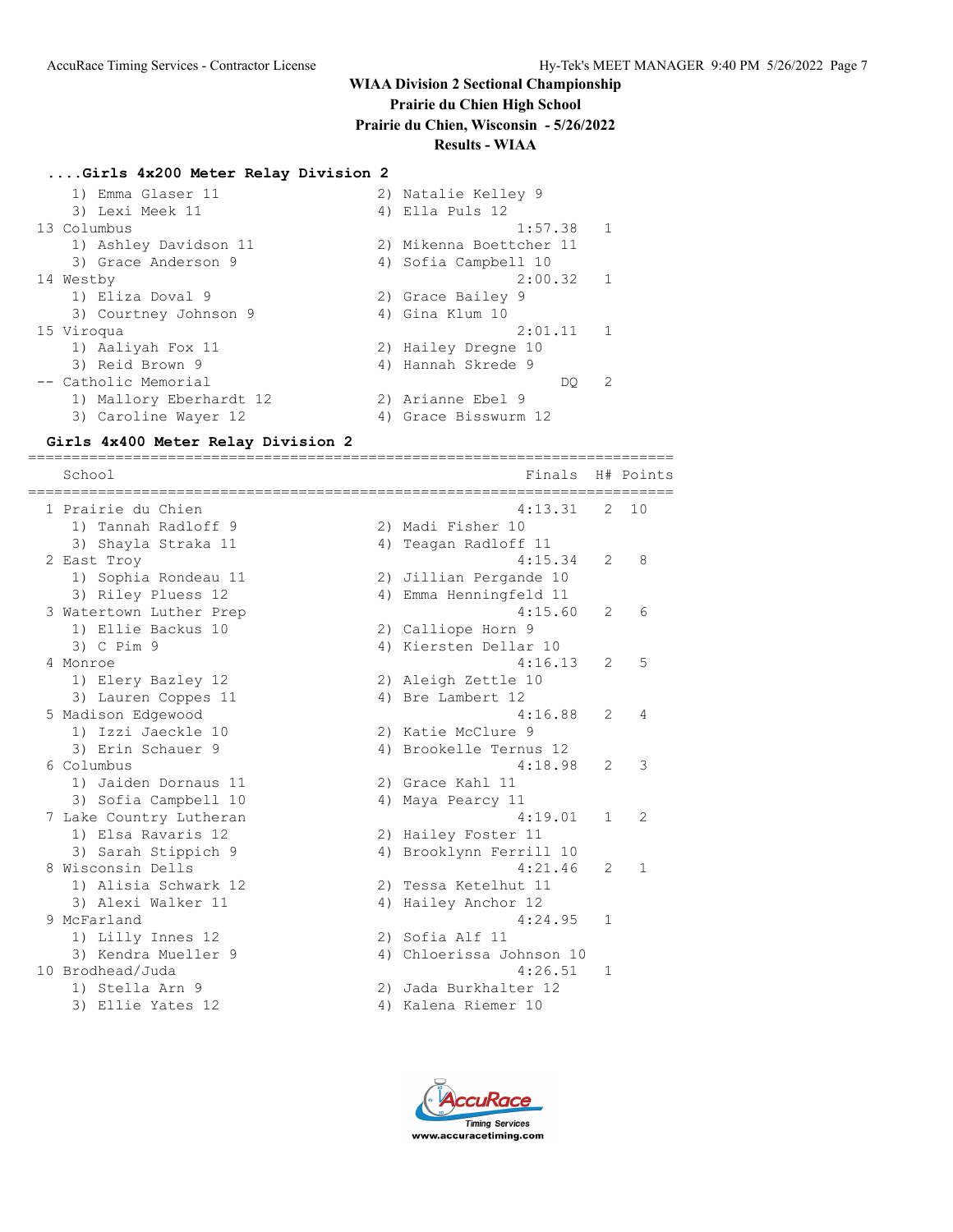## **Prairie du Chien High School**

**Prairie du Chien, Wisconsin - 5/26/2022**

### **Results - WIAA**

#### **....Girls 4x400 Meter Relay Division 2**

| 11 Portage                     |    | 4:29.58                 |          |
|--------------------------------|----|-------------------------|----------|
| 1) Estella Brees 10            |    | 2) Felicia Sanders 12   |          |
| 3) Natalie Weidner 12          |    | 4) Macy Goldthorpe 12   |          |
| 12 Catholic Memorial           |    | $4:30.33$ 2             | 4:30.329 |
| 1) Mallory Eberhardt 12        |    | 2) Arianne Ebel 9       |          |
| 3) Alyssa Germain 10           |    | 4) Grace Bisswurm 12    |          |
| 12 Wisconsin Heights/Barneveld |    | 4:30.33 1               | 4:30.329 |
| 1) Emma Pouvreau 11            |    | 2) Bryn Meyer 9         |          |
| 3) Taylee Thousand 10          |    | 4) Daisy Hanson 10      |          |
| 14 Whitewater                  |    | 4:33.40 1               |          |
| 1) Calli Grosinske 9           |    | 2) Gwen Truesdale 12    |          |
| 3) Nola Coburn 9               |    | 4) Grace Villarreal 11  |          |
| 15 Westby                      |    | $4:39.98$ 1             |          |
| 1) Audra Johnson 11            |    | 2) Airiel Hamilton 9    |          |
| 3) Aubrey Jothen 11            |    | 4) Brenda Berg 12       |          |
| 16 Big Foot                    |    | $4:40.34$ 1             |          |
| 1) Sydney Wilson 11            |    | 2) Abbey Hildebrandt 10 |          |
| 3) Grace Nisius 12             | 4) | Jada Lee 9              |          |

#### **Girls 4x800 Meter Relay Division 2**

========================================================================== School **Finals** H# Points ========================================================================== 1 Dodgeville/Mineral Point 9:58.97 2 10 1) Julia Thompson 11 2) Ellie Robinson 9 3) Regan Schuette 10 (4) Annie Robinson 9 2 Madison Edgewood 10:14.88 2 8 1) Izzy Bloom 9 2) Elise Cataldo 10 1) Izzy Bloom 9 (2) Elise Cataldo 10<br>3) Gillian Koning 10 (4) Hannah Poehling 11 3 Platteville 10:15.09 2 6 1) Emma Rooney 11 2) Isabelle Rooney 10 3) Josie Yurs 10 10 10 4) Kendra Stastny 11 4 Watertown Luther Prep 10:15.37 2 5 1) Ellie Backus 10 2) Holly Fluegge 12 3) Jemma Habben 10 4) Calliope Horn 9 5 Sugar River 10:21.85 2 4 1) Camryn Arnett 9 2) Dayna Karls 12 3) Mazie Paradis 9 12 12 12 13 13 14 13 14 14 15 16 16 6 Clinton 10:39.85 2 3 1) Ava Mueller 10 2) Hannah Hahn 10 3) Emma Maly 12 (4) Paige Damman 10 7 Lakeside Lutheran 10:40.50 2 2 1) Abigail Minning 11 2) Natalie Punzel 11 3) Nadia Henriquez 9 (4) Amelia Povich 10 8 Westby 10:55.19 1 1 1) Audra Johnson 11 2) Airiel Hamilton 9 3) Aubrey Jothen 11 (4) Denali Huebner 11 9 Jefferson 11:03.06 2 1) Jocelyn Ramirez 11 2) Olivia Jennrich 9

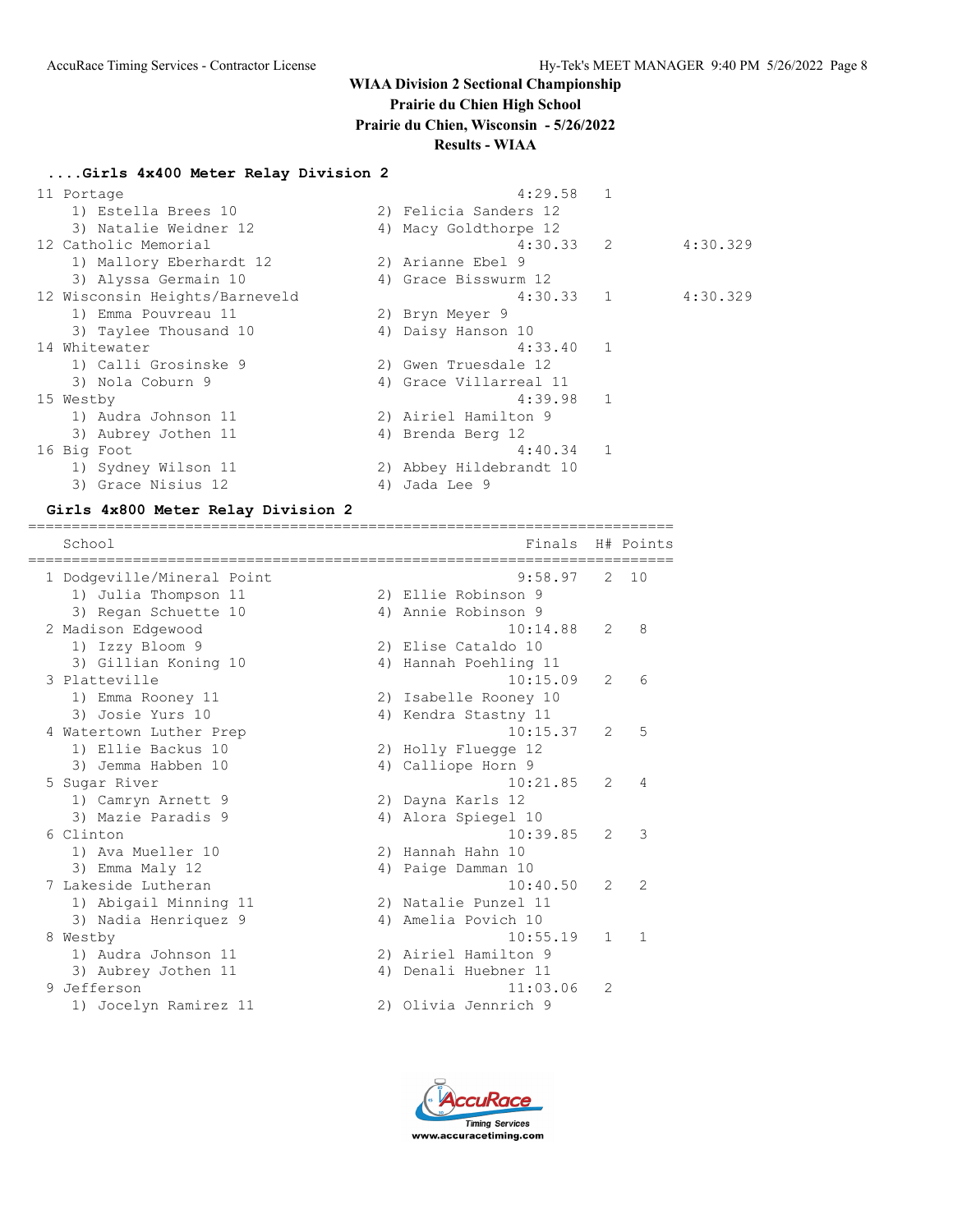# **WIAA Division 2 Sectional Championship Prairie du Chien High School**

**Prairie du Chien, Wisconsin - 5/26/2022**

**Results - WIAA**

#### **....Girls 4x800 Meter Relay Division 2**

| 3) Lauren Kopelke 11   | 4) Lexi Weinbrenner 9      |
|------------------------|----------------------------|
| 10 East Troy           | 11:23.38<br>$\mathbf{1}$   |
| 1) Audrey Seaverson 9  | 2) Lauren Lindow 11        |
| 3) Andrea Smith 12     | 4) Adriana Tonon 12        |
| 11 Brodhead/Juda       | 11:31.40<br>$\mathbf{1}$   |
| 1) Madi Brown 9        | 2) Olivia Hartwig 9        |
| 3) Lexie Lobeck 10     | 4) Kalena Riemer 10        |
| 12 Lodi                | 11:41.38<br>$\mathbf{1}$   |
| 1) RyAnne Franklin 12  | 2) Phoenix Peterson 12     |
| 3) Anna Florin 10      | 4) Dakota Pierquet 9       |
| 13 Big Foot            | 12:06.25<br>$\mathbf{1}$   |
| 1) Stella Augustson 10 | 2) Miya Duesterbeck 10     |
| 3) Emily Leon 12       | 4) Grace Nisius 12         |
| 14 Columbus            | 12:17.93<br>$\overline{1}$ |
| 1) Ally Fleig 9        | 2) Jamie Damm 9            |
| 3) Gracie Gingles 9    | 4) Aurora Penningtom 12    |
| -- Wisconsin Dells     | DNF                        |
| 1) Aila Duerr 11       | 2) Olivia Platt 12         |
| 3) Jadyn Torkelson 12  | 4) Destiny Whitebreast 12  |

#### **Girls High Jump Division 2**

======================================================================= Name **The Year School** Finals Points ======================================================================= 1 Addison Reimer 11 Lake Country 5-05.00 10 2 Addison Yates 10 Brodhead/Juda J5-04.00 8 3 Macy Woodward 12 Columbus J5-04.00 6 4 Erin Gluch 9 Westby J5-04.00 5 5 Emily Fields 12 Platteville J5-02.00 4 6 Ally Barth 12 Madison Edgewood J5-02.00 3 7 Taylor Zellmer 12 Watertown Lu J5-00.00 1.50 7 Estella Brees 10 Portage J5-00.00 1.50 9 Taia Dressler 9 Prairie du Chien J5-00.00 10 Natalie Kelley 9 Lodi J5-00.00 11 Zada Maly 9 Clinton 4-10.00 11 Hailey Anchor 12 Wisconsin Dells 4-10.00 11 Madi Brown 9 Brodhead/Juda 4-10.00 11 Grace Stombaugh 11 Platteville 4-10.00 15 Viviana Smelcer 10 Mayville 4-08.00 -- Gwen Truesdale 12 Whitewater NH

#### **Girls Pole Vault Division 2**

| Name |                                                                    | Finals Points                                                         |      |
|------|--------------------------------------------------------------------|-----------------------------------------------------------------------|------|
|      |                                                                    |                                                                       |      |
|      |                                                                    | $10 - 03.00$                                                          | - 10 |
|      |                                                                    | $J9 - 09.00$                                                          | -8   |
|      |                                                                    | $J9 - 09.00$                                                          | h    |
|      |                                                                    | $9 - 06.00$                                                           | 5    |
|      | 1 Julia Ackley<br>2 Lilly Callahan<br>3 Evie Troxel<br>4 Edyn Marx | Year School<br>9 McFarland<br>11 Lodi<br>11 Whitewater<br>11 Mayville |      |

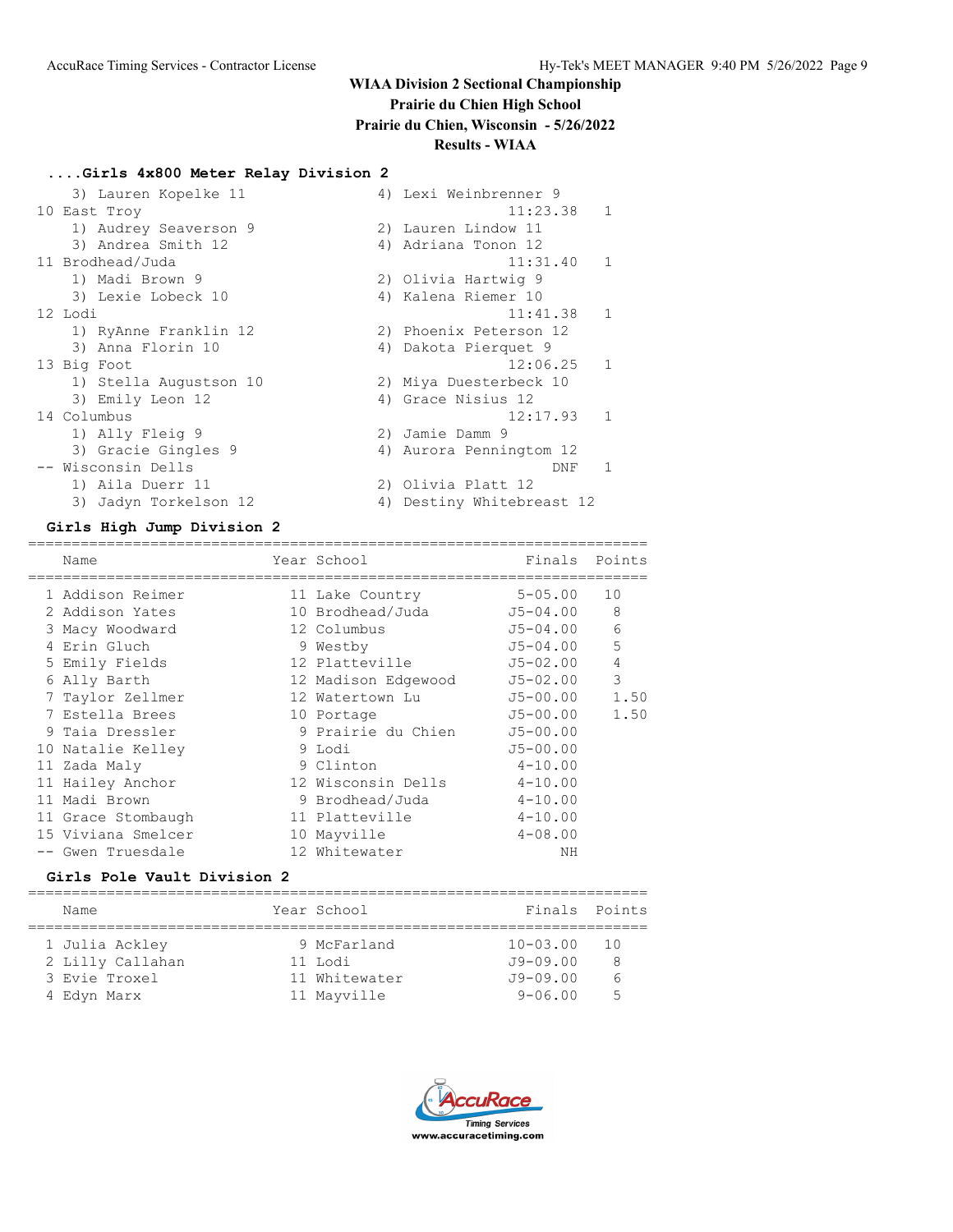**Prairie du Chien High School**

**Prairie du Chien, Wisconsin - 5/26/2022**

# **Results - WIAA**

## **....Girls Pole Vault Division 2**

| 5 McKenzie Kruse     | 11 River Valley | $J9 - 00.00$ | 4    |
|----------------------|-----------------|--------------|------|
| 6 Emily Zilisch      | 12 Jefferson    | J9-00.00     | 2.50 |
| 6 Meghan Nelson      | 11 Westby       | J9-00.00     | 2.50 |
| 8 Trixie Koppa       | 10 Viroqua      | $J9 - 00.00$ | 1    |
| 9 Aleigh Zettle      | 10 Monroe       | $J9 - 00.00$ |      |
| 10 Izzy Dieter       | 11 Whitewater   | $8 - 06.00$  |      |
| 10 Carmen Gresens    | 11 Edgerton     | $8 - 06.00$  |      |
| 10 Mack Champion     | 11 Platteville  | $8 - 06.00$  |      |
| 13 Sara Turner       | 9 Columbus      | $8 - 00.00$  |      |
| 13 Sierra Mcquire    | 12 Monroe       | $8 - 00.00$  |      |
| 13 Jillian Huisheere | 11 Clinton      | $8 - 00.00$  |      |
| -- Jamie Damm        | 9 Columbus      | ΝH           |      |

# **Girls Long Jump Division 2**

|    | Name                 | Year School          | Finals       | Points         |
|----|----------------------|----------------------|--------------|----------------|
|    | 1 Amber Grosse       | 12 Madison Edgewood  | $17 - 09.75$ | 10             |
|    | 2 Caitlin Skellenger | 12 Lodi              | $17 - 00.50$ | 8              |
|    | 3 Estella Brees      | 10 Portage           | $16 - 11.25$ | 6              |
|    | 4 Abigail Toepfer    | 12 Lake Mills        | $16 - 11.00$ | 5              |
|    | 5 Lily Strong        | 11 Lodi              | $16 - 09.50$ | $\overline{4}$ |
|    | 6 Nikita Lebbie      | 12 Madison Edgewood  | $16 - 07.50$ | 3              |
|    | 7 Ellie Yates        | 12 Brodhead/Juda     | $16 - 06.00$ | $\overline{2}$ |
| 8  | Marissa Duddeck      | 11 Lakeside Lutheran | $16 - 02.25$ | 1              |
|    | 9 Rachael Klitzman   | 9 Evansville         | $16 - 01.50$ |                |
| 10 | Emma Wall            | 9 Prairie du Chien   | $15 - 10.25$ |                |
|    | 11 Maya Pearcy       | 11 Columbus          | $15 - 09.50$ |                |
|    | 12 Alisia Schwark    | 12 Wisconsin Dells   | $15 - 08.75$ |                |
|    | 13 Addison Yates     | 10 Brodhead/Juda     | $15 - 04.00$ |                |
|    | 14 Mya Hemling       | 12 Lakeside Lutheran | $15 - 02.75$ |                |
|    | 15 Kylie Cornett     | 12 Edgerton          | $14 - 08.50$ |                |
|    | 16 Olivia Nixon      | 10 East Troy         | $14 - 06.00$ |                |

# **Girls Triple Jump Division 2**

|  | Name                 | Year School          | Finals        | Points     |
|--|----------------------|----------------------|---------------|------------|
|  | 1 Ava Foley          | 12 Sugar River       | $35 - 11.75$  | 10         |
|  | 2 Lauren Coppes      | 11 Monroe            | $35 - 10.00$  | 8          |
|  | 3 Caitlin Skellenger | 12 Lodi              | $35 - 06.75$  | $\sqrt{2}$ |
|  | 4 Sammy Nyffenegger  | 10 Lodi              | $35 - 06.00$  | 5          |
|  | 5 Leeza Patterson    | 11 Big Foot          | $35 - 05.25$  |            |
|  | 6 Ayianna Johnson    | 11 Jefferson         | $34 - 09.25$  | 3          |
|  | 7 Teagan Radloff     | 11 Prairie du Chien  | $J34 - 06.75$ | 2          |
|  | 8 Caroline Wayer     | 12 Catholic Memorial | $J34 - 06.75$ |            |
|  | 9 Shayla Straka      | 11 Prairie du Chien  | $34 - 04.75$  |            |
|  | 10 Marissa Duddeck   | 11 Lakeside Lutheran | $33 - 04.50$  |            |
|  | 11 Ellie Yates       | 12 Brodhead/Juda     | $33 - 00.00$  |            |
|  |                      |                      |               |            |

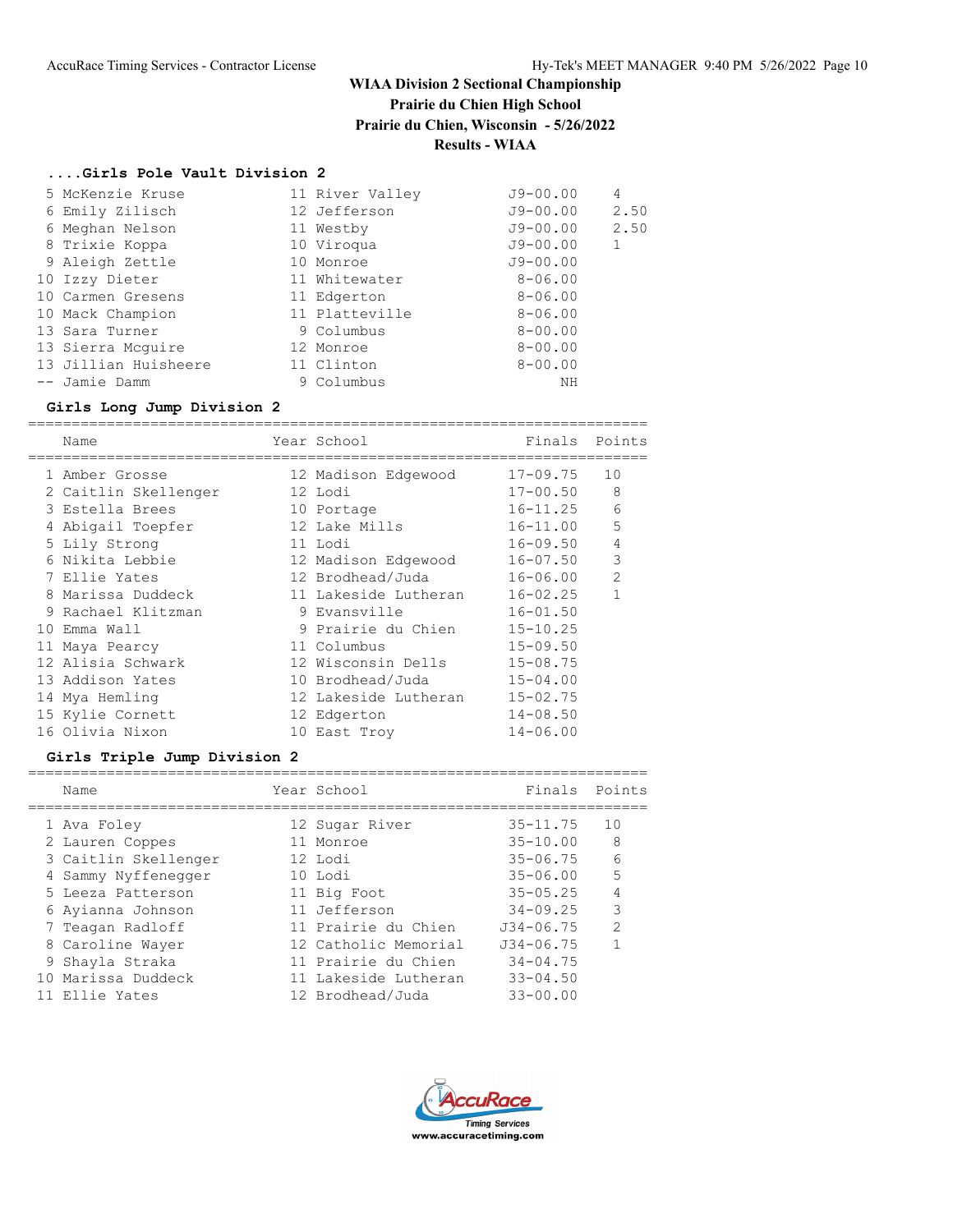**Prairie du Chien High School**

**Prairie du Chien, Wisconsin - 5/26/2022**

## **Results - WIAA**

# **....Girls Triple Jump Division 2**

| 12 Emma Kjos     | 10 Westby         | $32 - 11.00$ |
|------------------|-------------------|--------------|
| 13 Kylie Cornett | 12 Edgerton       | $32 - 05.75$ |
| 14 Ali Dean      | 11 Lake Mills     | $31 - 11.25$ |
| 15 Brenley Jones | 10 Brodhead/Juda  | $31 - 01.50$ |
| 16 Soleil Ewing  | 9 Richland Center | $30 - 06.00$ |

#### **Girls Shot Put Division 2**

|   | Name                  | Year School         | Finals       |                | H# Points      |
|---|-----------------------|---------------------|--------------|----------------|----------------|
|   | 1 Ella Puls           | 12 Lodi             | $38 - 11.25$ | 2              | 10             |
|   | 2 Ayianna Johnson     | 11 Jefferson        | $38 - 04.50$ | $\overline{2}$ | 8              |
|   | 3 Madyson Lo          | 10 Edgerton         | $37 - 01.50$ | $\overline{2}$ | 6              |
|   | 4 Kylee Doherty       | 12 Wisconsin He     | $36 - 05.75$ | $\overline{2}$ | 5              |
|   | 5 Kiara Moe           | 12 Brodhead/Juda    | $35 - 01.50$ | $\mathbf{1}$   | 4              |
|   | Samantha Klann        | 12 Lodi             | $34 - 09.50$ | $\overline{2}$ | 3              |
|   | 7 Emily Preuss        | 12 Portage          | $34 - 08.00$ | $\overline{2}$ | $\overline{2}$ |
| 8 | Ally Barth            | 12 Madison Edgewood | $34 - 06.00$ | $\overline{2}$ |                |
|   | 9 Fayth Paulson       | 12 Columbus         | $34 - 04.00$ | $\overline{2}$ |                |
|   | 10 Onni Williams      | 10 Brodhead/Juda    | $33 - 09.25$ |                |                |
|   | 11 Sydney Lueck       | 12 Big Foot         | $33 - 05.00$ |                |                |
|   | 12 Nicole Rickleff    | 12 Prairie du Chien | $32 - 11.00$ |                |                |
|   | 13 Grace Schmidt      | 12 Watertown Lu     | $32 - 07.00$ |                |                |
|   | 14 Rylie Lear         | 12 Prairie du Chien | $31 - 00.00$ |                |                |
|   | 15 Meghann Christian  | 12 Lake Mills       | $30 - 07.00$ |                |                |
|   | 16 Sheyanne Ronnfeldt | 12 Prairie du Chien | $28 - 09.50$ |                |                |

#### **Girls Discus Throw Division 2**

==========================================================================

| Name                | Year School       | Finals     |                | H# Points      |
|---------------------|-------------------|------------|----------------|----------------|
| 1 Ayianna Johnson   | 11 Jefferson      | 146-10     | 2              | 10             |
| 2 Kylee Doherty     | 12 Wisconsin He   | 136-10     | 2              | 8              |
| 3 Sydney Lueck      | 12 Big Foot       | $115 - 09$ | $\overline{2}$ | 6              |
| 4 Samantha Klann    | 12 Lodi           | $111 - 00$ | $\overline{2}$ | 5              |
| 5 Emily Preuss      | 12 Portage        | $104 - 10$ | 2              | 4              |
| 6 Fayth Paulson     | 12 Columbus       | $104 - 07$ | 2              | 3              |
| 7 Hannah Alexander  | 12 Lake Mills     | $104 - 02$ | $\overline{2}$ | $\overline{2}$ |
| 8 Maddie Ratzow     | 9 Lake Country    | $101 - 10$ | $\overline{2}$ |                |
| 9 Kirsten Fish      | 11 Brodhead/Juda  | $101 - 08$ | $\mathbf{1}$   |                |
| 10 Ashlyn Leibfried | 12 Platteville    | 98-05      | $\mathbf{1}$   |                |
| 11 Natalie Jentz    | 9 Platteville     | $93 - 00$  | $\mathbf{1}$   |                |
| 12 Izzy Dieter      | 11 Whitewater     | $92 - 11$  | 1              |                |
| 13 Emily Schoeller  | 11 McFarland      | $90 - 11$  | 1              |                |
| 14 Madelynn Huber   | 9 Richland Center | $87 - 05$  | 1              |                |
| 15 Tori Urness      | 12 Brodhead/Juda  | $78 - 02$  | $\mathbf{1}$   |                |
| 16 Claire Hovland   | 12 McFarland      | $67 - 09$  |                |                |
|                     |                   |            |                |                |

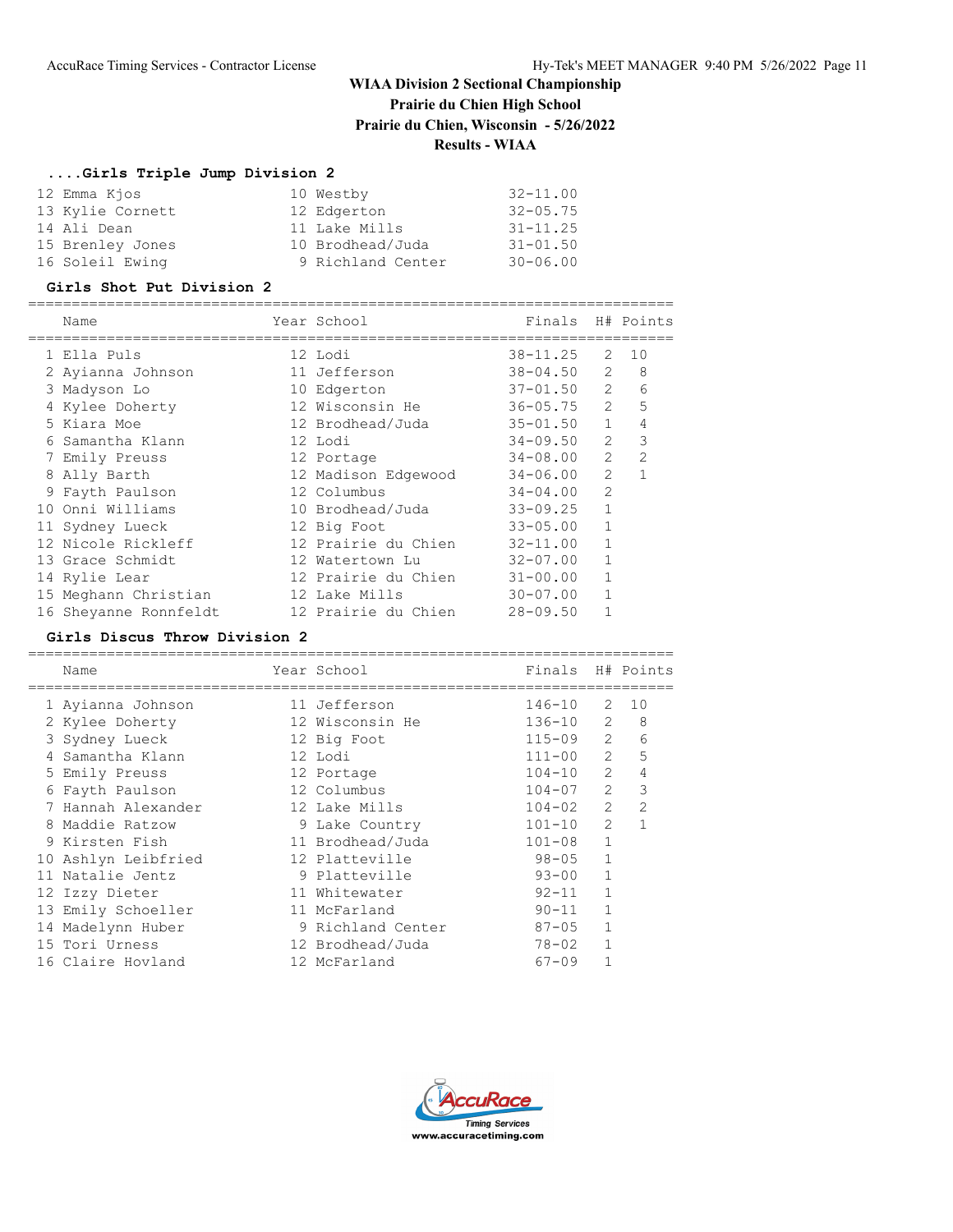# **WIAA Division 2 Sectional Championship Prairie du Chien High School**

**Prairie du Chien, Wisconsin - 5/26/2022**

**Results - WIAA**

## **....Girls Discus Throw Division 2**

|                              |                   | Women - Division 2 - Team Rankings - 18 Events Scored |              |
|------------------------------|-------------------|-------------------------------------------------------|--------------|
| 1) Madison Edgewood          | 90                | 2) Lodi                                               | 88           |
| 3) Dodgeville/Mineral Point  | 54                | 4) Sugar River                                        | 40           |
| 5) Whitewater                | 36                | 6) Columbus                                           | 29           |
| 7) Brodhead/Juda             | 26                | 8) Platteville                                        | 24           |
| 9) Jefferson                 | 23.50             | 9) Watertown Luther Prep                              | 23.50        |
| 11) Wisconsin Dells          | 22                | 12) Monroe                                            | 21           |
| 13) Big Foot                 | 19                | 14) McFarland                                         | 18           |
| 14) Richland Center          | 18                | 14) Prairie du Chien                                  | 18           |
| 17) Clinton                  | 16                | 18) Wisconsin Heights/Barneve                         | 15           |
| 18) Lake Country Lutheran    | 15                | 20) Westby                                            | 13.50        |
| 20) Portage                  | 13.50             | 22) Catholic Memorial                                 | 13           |
| 23) Lakeside Lutheran        | 12                | 24) East Troy                                         | 10           |
| 24) Edgerton                 | 10                | 26) Lake Mills                                        | 7            |
| 27) Beloit Turner            | 6                 | 28) River Valley                                      | 5            |
| 28) Mayville                 | 5                 | 28) Evansville                                        | 5            |
| 31) Delavan-Darien           | $\overline{4}$    | 32) Viroqua                                           | $\mathbf{1}$ |
|                              |                   | Men - Division 2 - Team Rankings - 18 Events Scored   |              |
| 1) Catholic Memorial         | 100               | 2) Lodi                                               |              |
| 3) Lakeside Lutheran         |                   |                                                       | 80           |
|                              | 62                | 4) Jefferson                                          | 36           |
| 4) McFarland                 | 36                | 6) Monroe                                             | 35           |
| 7) Madison Edgewood          | 34                | 7) Big Foot                                           | 34           |
| 9) Beloit Turner             | 33                | 10) Sugar River                                       | 32           |
| 11) Platteville              | 27                | 12) Lake Mills                                        | 25           |
| 12) Dodgeville/Mineral Point | 25                | 14) River Valley                                      | 18           |
| 14) Portage                  | 18                | 16) Watertown Luther Prep                             | 17           |
| 17) Whitewater               | 15                | 18) Richland Center                                   | 11           |
| 19) Brodhead/Juda            | 10                | 20) Westby                                            | 8            |
| 20) Prairie du Chien         | - 8               | 22) Columbus                                          | 7            |
| 23) Poynette                 | 6                 | 23) Mayville                                          | 6            |
| 25) Marshall                 | $\overline{4}$    | 25) Lake Country Lutheran                             | 4            |
| 27) Wisconsin Dells          | 3                 | 28) Wisconsin Heights/Barneve                         | 2            |
| 28) Evansville               | 2<br>$\mathbf{1}$ | 28) Viroqua                                           | 2            |

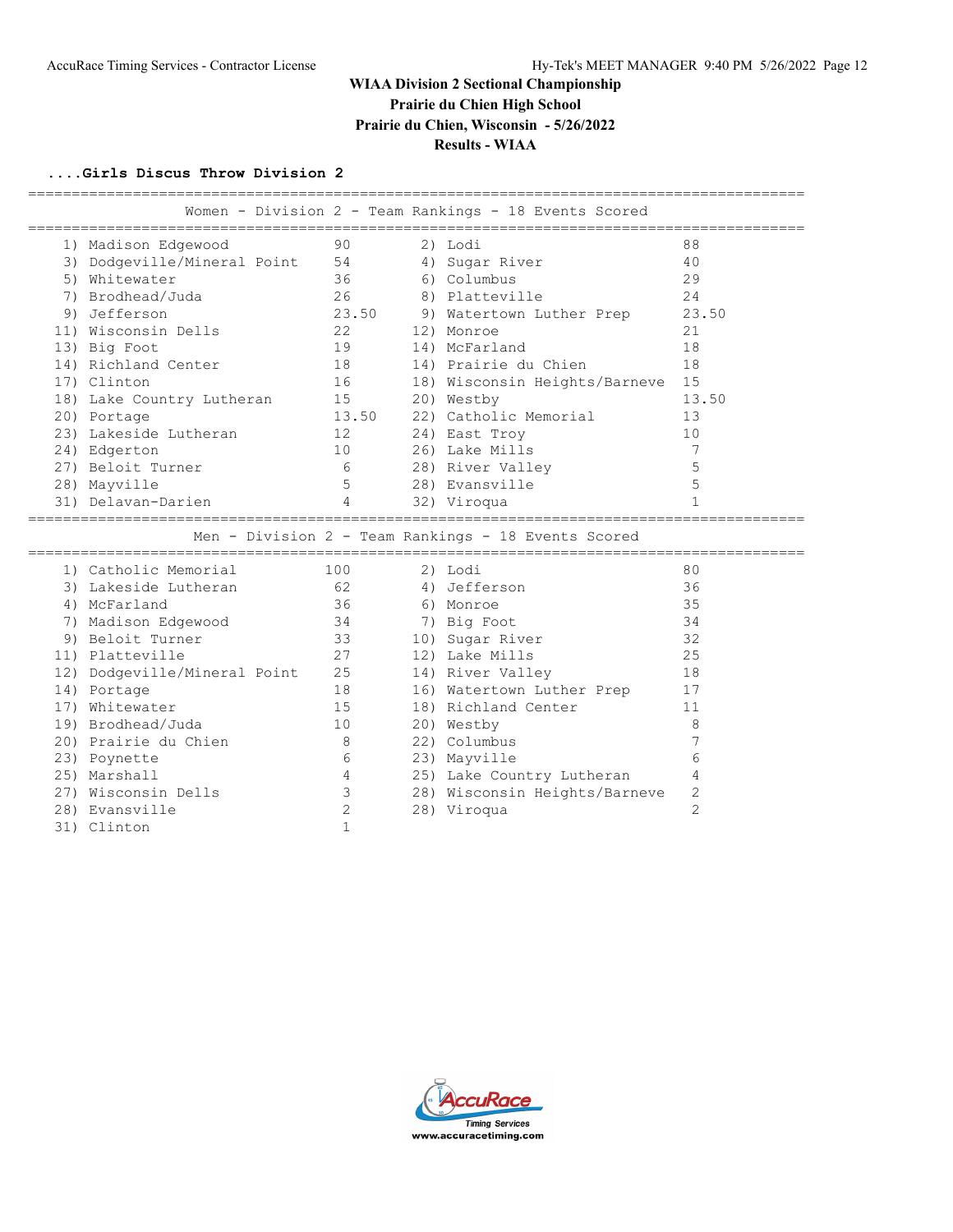# **Prairie du Chien High School**

**Prairie du Chien, Wisconsin - 5/26/2022**

**Results - WIAA**

## **Mixed 100 Meter Dash Wheelchair**

|        | Name               | Year School          | Finals Points |    |
|--------|--------------------|----------------------|---------------|----|
| Finals |                    |                      |               |    |
|        |                    |                      |               |    |
|        | 1 Karissa Craddock | W12 Richland Center  | 21.73         | 10 |
|        | 2 Rachel Cleaver   | W11 Beloit Turner    | 21.93         | 8  |
|        | 3 Bree Doll        | W12 Prairie du Chien | 26.77         |    |

### **Mixed 400 Meter Dash Wheelchair**

| Name               | Year School          | Finals Points |    |
|--------------------|----------------------|---------------|----|
|                    |                      |               |    |
| 1 Rachel Cleaver   | W11 Beloit Turner    | 1:25.13       | 10 |
| 2 Karissa Craddock | W12 Richland Center  | 1:32.92       |    |
| 3 Bree Doll        | W12 Prairie du Chien | 1:42.64       |    |

#### **Mixed 800 Meter Run Wheelchair**

| Name               | Year School          | Finals Points |       |
|--------------------|----------------------|---------------|-------|
|                    |                      |               |       |
| 1 Rachel Cleaver   | W11 Beloit Turner    | 2:59.30       | - 1 N |
| 2 Karissa Craddock | W12 Richland Center  | 3:17.90       |       |
| 3 Bree Doll        | W12 Prairie du Chien | 3:37.50       |       |

### **Mixed Shot Put Wheelchair**

| Name             | Year School       | Finals Points   |
|------------------|-------------------|-----------------|
| 1 Rachel Cleaver | W11 Beloit Turner | $15 - 01.50$ 10 |

=========================================================================================

Women - Division 2 - Team Rankings - 18 Events Scored

|    | 1) Madison Edgewood         | 90             | 2) Lodi                       | 88    |
|----|-----------------------------|----------------|-------------------------------|-------|
|    | 3) Dodgeville/Mineral Point | 54             | 4) Sugar River                | 40    |
| 5) | Whitewater                  | 36             | 6) Columbus                   | 29    |
|    | 7) Brodhead/Juda            | 26             | 8) Platteville                | 24    |
|    | 9) Jefferson                | 23.50          | 9) Watertown Luther Prep      | 23.50 |
|    | 11) Wisconsin Dells         | 22             | 12) Monroe                    | 21    |
|    | 13) Big Foot                | 19             | 14) McFarland                 | 18    |
|    | 14) Richland Center         | 18             | 14) Prairie du Chien          | 18    |
|    | 17) Clinton                 | 16             | 18) Wisconsin Heights/Barneve | 15    |
|    | 18) Lake Country Lutheran   | 15             | 20) Westby                    | 13.50 |
|    | 20) Portage                 | 13.50          | 22) Catholic Memorial         | 13    |
|    | 23) Lakeside Lutheran       | 12             | 24) East Troy                 | 10    |
|    | 24) Edgerton                | 10             | 26) Lake Mills                | 7     |
|    | 27) Beloit Turner           | 6              | 28) River Valley              | 5     |
|    | 28) Mayville                | 5              | 28) Evansville                | 5     |
|    | 31) Delavan-Darien          | $\overline{4}$ | 32) Viroqua                   |       |